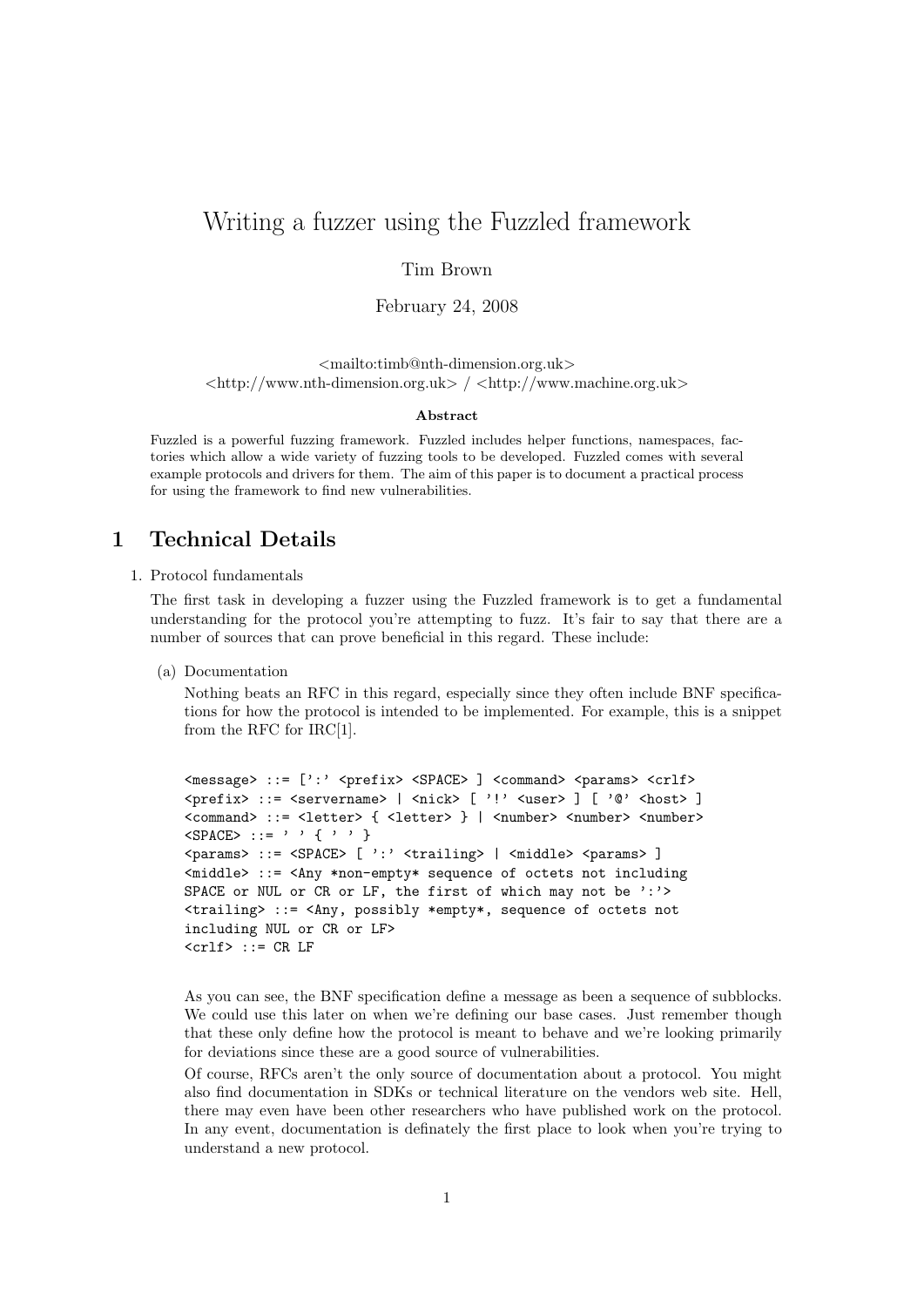### (b) Observation

So after devouring any documentation available, is it time to go find some vulnerabilities? For me, the next step is to observe the target. I'll go grab a copy of the application and fire it up on a test system. Sometimes I'll use a virtual machine and sometimes, I'll need the real thing. It's useful to have a good selection of hardware and OS to choose from here since the really interesting stuff often only runs on the more obscure platforms, but VMware and a raft of virtual machines is a good starting point.

Anyway, once I have it up and running I'll monitor it in typical usage, I'll make use of the vendor supplied client tools as well as tools for observation such as packet sniffers, debuggers, function tracers and file monitors. You can't really find vulnerabilities unless you have some idea about the expected behaviour of the application after all, especially if the application extends an existing protocol in a proprietry manner.

Of particular interest here is the cause and effect of event you observed. How does superwhizzy-HR-application client authenticate when you enter your password? Does it use repeatable byte sequences to query its server component? Are any characters encoded before sending?

(c) Static analysis

Finally, I'll normally try a little static analysis of the binaries based on what I'm gleaned so far. I'm a lousy excuse for a reverse engineer, so I normally limit myself to tools that process the binaries in some manner. What libraries does the application use? Does it use any functions that might lead to security flaws, can I find the command strings embedded in the binary? Are there any strings I haven't seen yet? Are there any odd strings? For example, I initially identified the existence of a heap overflow in Visionsoft Audit[2] by using the strings tool to locate commands I'd already observed on the wire and in so doing found the hidden (and vulnerable) LOG command.

2. Building a base request

Once you've got an idea how the protocol works, it's time to generate some base requests. In the most simple case this can be a simple string, but for more complex cases (particularly where the protocol is in binary), it is often find it easier read it in directly from a previous packet capture. You might even choose not to start with a base request at all, and simply define the entire request using factories. As an aside, Fuzzled::Protocol::HTTPInject does the former (reads from WebScarab logs), whilst Fuzzled::Protocol::SOCKS4 does the latter (defines the full request using factories).

3. Using namespaces

You also need to figure out which elements of the base requests you wish to fuzz. Essentially, you need to consider how the developer is likely to parse your base request and then out guess them. Obviously not all classes of vulnerability are applicable to any given application so you'll also need to consider how the application has been developed and what technologies it makes use of. Some obvious things to consider:

- Buffer overflows
- Integer overflows
- Format strings
- Parsing bugs
- Timing attacks
- Information disclosure
- Null pointers
- SQL injection
- Javascript injection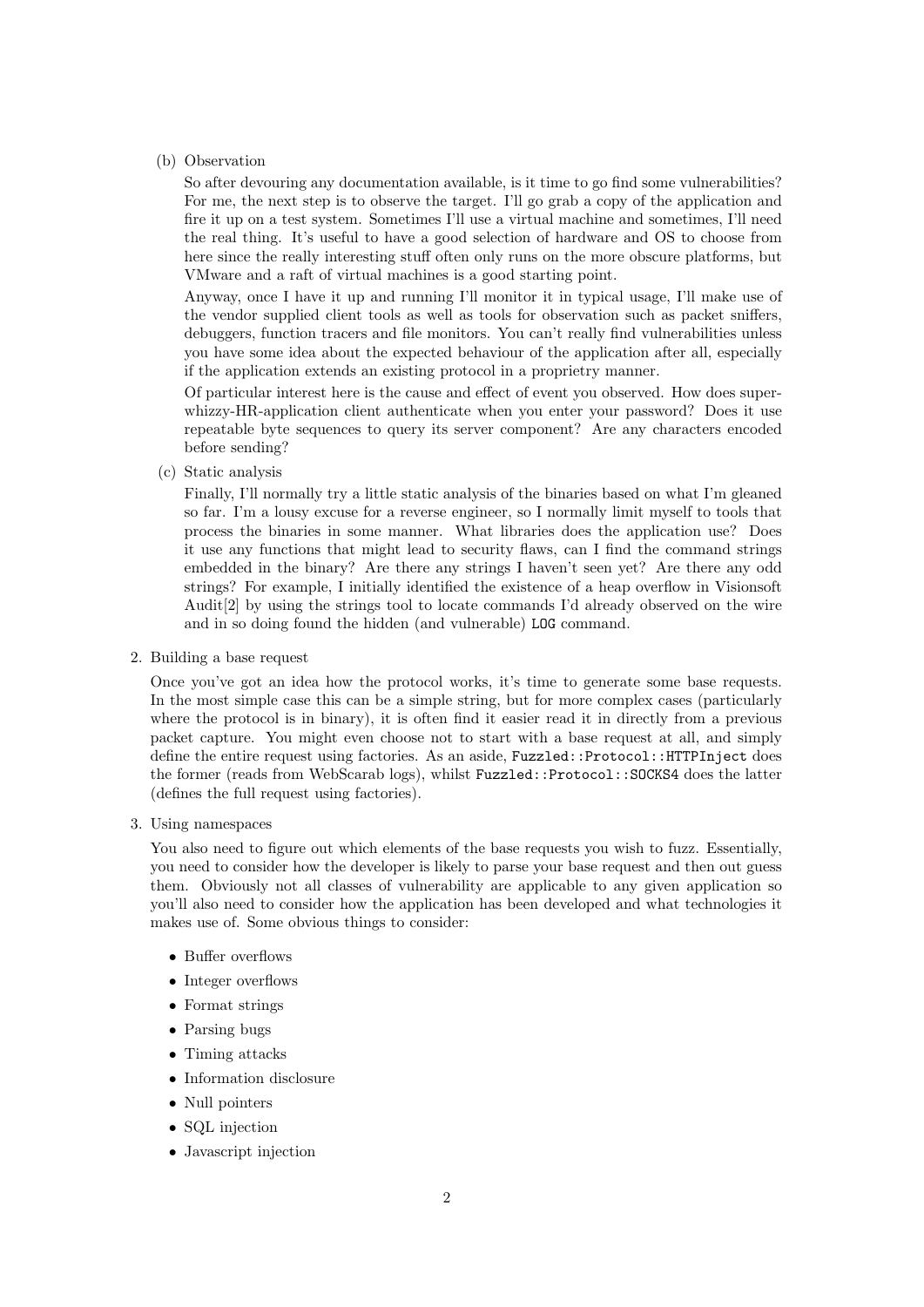• LDAP injection

Fuzzled has namespaces geared to help you identify all of the above.

Essentially, Fuzzled's namespaces come with a generate() function which returns an array of strings that relate to a given namespace. Typically, you should then use the

Fuzzled::Factory::BruteForce factory to iterate through the array, using each string in turn to construct futher more complex strings with which to fuzz the application.

4. Introducing Forker

Fuzzled 2.0 marks the introduction of Fuzzled::Helper::Forker base class from which all protocols are derived. Drivers call the manager() derived from the Forker base class to start a fuzzing session. This in turn calls produce() and consume() from the fuzzer concerned to handle the actual production and consumption of request strings. In the case of the Fuzzled::Protocol::HTTPFormsAuthenticate->produce() function for example, it calls queue() from the Forker base class to place these request strings in to the shared memory pools.

5. Putting it all together with factories

Fundamentally, a protocol fuzzer written using the Fuzzled framework is simply a set of nested loops, which iterate through generating each of the test cases for a given factory. So lets look at a real world example of how this works:

```
$requeststring = "HEAD / HTTP/1.0\n";$requeststring = $requeststring . "Host: " . $self->{'hostname'} . ":" .
$self->{'portnumber'} . "\n";
$requeststring = $requeststring . "User-Agent: Mozilla/5.0 (compatible; HTTP)\n";
$requeststring = $requeststring . "\\n";$overflowhandle = Fuzzled::Factory::Repeat->new("A", 0, 4096);
while ($overflowstring = $overflowhandle->generate()) {
$fullrequesthandle = Fuzzled::Factory::Replace->new($requeststring, [["HEAD", ""],
        [" /", " /"], ["Host: " . $self->{'hostname'} . ":" .
        $self->{'portnumber'}, "Host: "], ["User-Agent: Mozilla/5.0 \\\(compatible;
        HTTP\\\)", ""], ["Mozilla/5.0 \\\(compatible; HTTP\\\)", ""]], $overflowstring);
while ($fullrequeststring = $fullrequesthandle->generate()) {
$self->queue($fullrequeststring);
}
}
```
(a) The base request

Here, we're looking a section of code designed to fuzz the HEAD method for potential overflows. Since this is a fairly trivial request, I've defined base request in the code inline:

```
"HEAD / HTTP/1.0\n"
"Host: " . $self->{'hostname'} . ":" . $self->{'portnumber'} . "\n";
"User-Agent: Mozilla/5.0 (compatible; HTTP)\n";
"\n";
```
(b) Creating the full request

First we create an instance of the Fuzzled::Factory::Repeat factory. This factory will repeat the initial string in ever decrementing quantities. In this case, the first call to generate() will return the string "A"x4096 whilst the last call will return an empty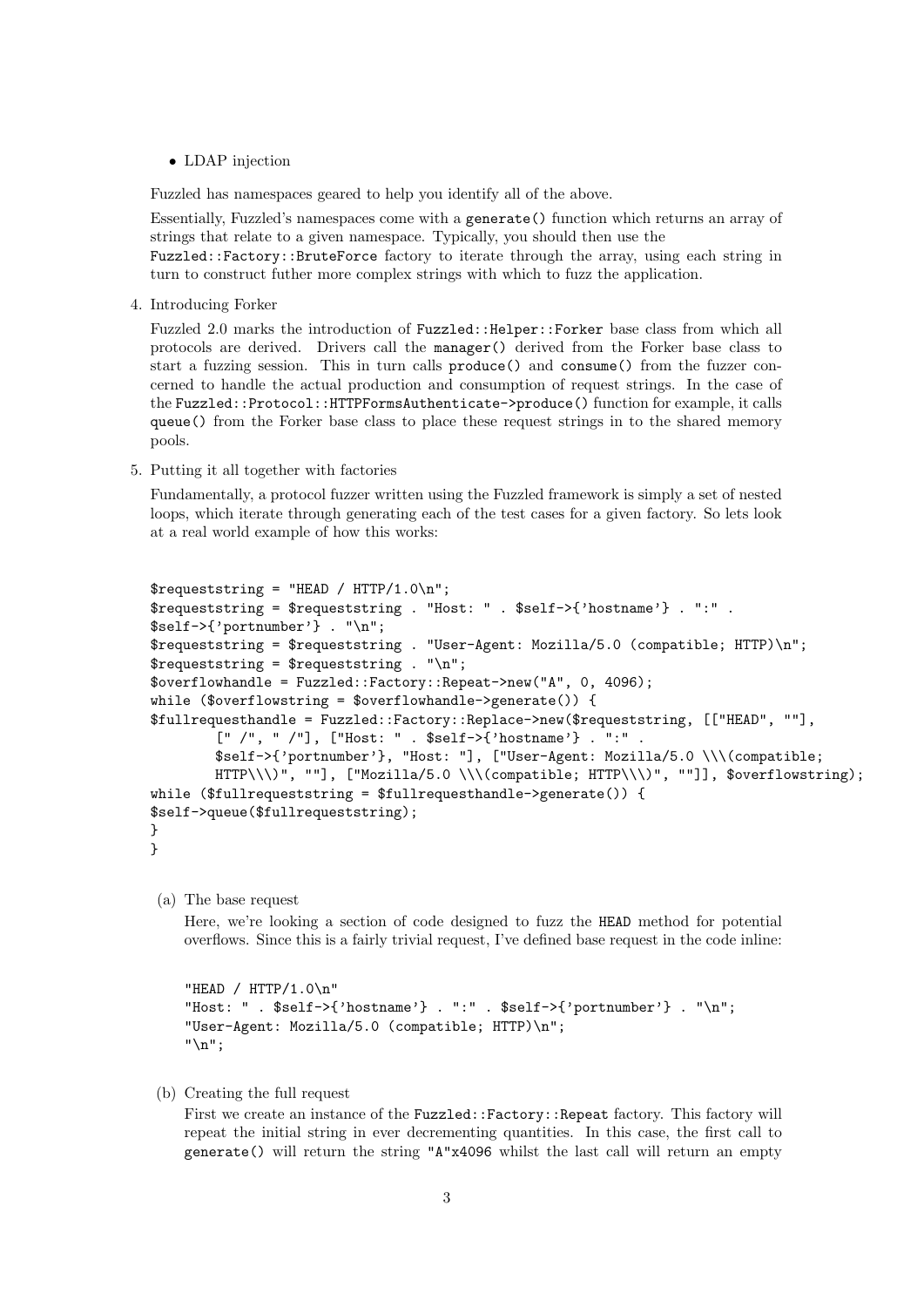string. Next we create an instance of a second factory Fuzzled::Factory::Replace. This factory essentially takes an initial string, an array of target strings and a string to replace the targets with. Each call to generate() here, will lead to a different target string being replaced,the first call resulting in "HEAD" being replaced whilst the last call will result in "Mozilla/5.0 (compatible; HTTP)" being replaced.

There are also number of other factories available including:

- Fuzzled::Factory::BruteForce
- Fuzzled::Factory::Increment
- Fuzzled::Factory::Pattern
- Fuzzled::Factory::Date
- Fuzzled::Factory::Pad

Which allow various manipulations of the request, all of which should be self explanatory and of course there is nothing to stop you writing your own.

(c) Threading

Most of the fuzzers I write with the Fuzzled framework are multi-threaded, consisting of a producer thread and multiple consumer threads. This makes use of

Fuzzled::Helper::SharedMemory to allow the various threads to communicate with each other, although in Fuzzled 2.0, the use of the Fuzzled::Helper::Forker abstracts this process for us. There's no particular reason for this and indeed there may be occasions where you want to write single threaded fuzzers. Fuzzled does nothing to prevent this.

#### 6. Fuzzled tricks of the trade

(a) Fuzzled::Factory::Pattern

The Fuzzled::Factory::Pattern factory was inspired by Rex::Text.pattern\_create in Metasploit. It allows patterns of arbitrary length to be created whilst avoiding so called bad characters. The aim of the factory is to speed up the process of identifying offsets, particularly in the creating of buffer overflow style attacks. It does this by seeding the random number generator based on the length of string required and then generating a string within the constraints specified. It can be a useful alternative to Fuzzled::Factory::Repeat although obviously you need to be aware of any special characters which might inhibit its use. The obvious case of a bad character is \x00 but there are doubtless others, depending on the protocol being fuzzed.

(b) Fuzzled::PacketParse::Separate

Packet parsers are designed to break packets down into more meaningful components. Fuzzled::PacketParse::Separate is the first such packet parser. It is designed to break down packets into more meaningful components based on commonly used separators. By breaking packets down like this, particularly where binary protocols are in used, it may become easier to see the structure of the packets exposing the types and lengths of elements with the packet. This should allow more meaningful fuzzing to occur.

#### 7. Using Fuzzled::Protocol::Generic

Another new feature in Fuzzled 2.0 is Fuzzled::Protocol::Generic. This protocol doesn't in itself target a specific service but rather allows the definition on further protocols using an XML schema. This introduces Fuzzled's first dependency, on XML::Simple, but I think you'll find it's worth it.

Let's start by looking at an example protocol definition marked up using Fuzzled::Protocol::Generic's schema.

<fuzzled start="user">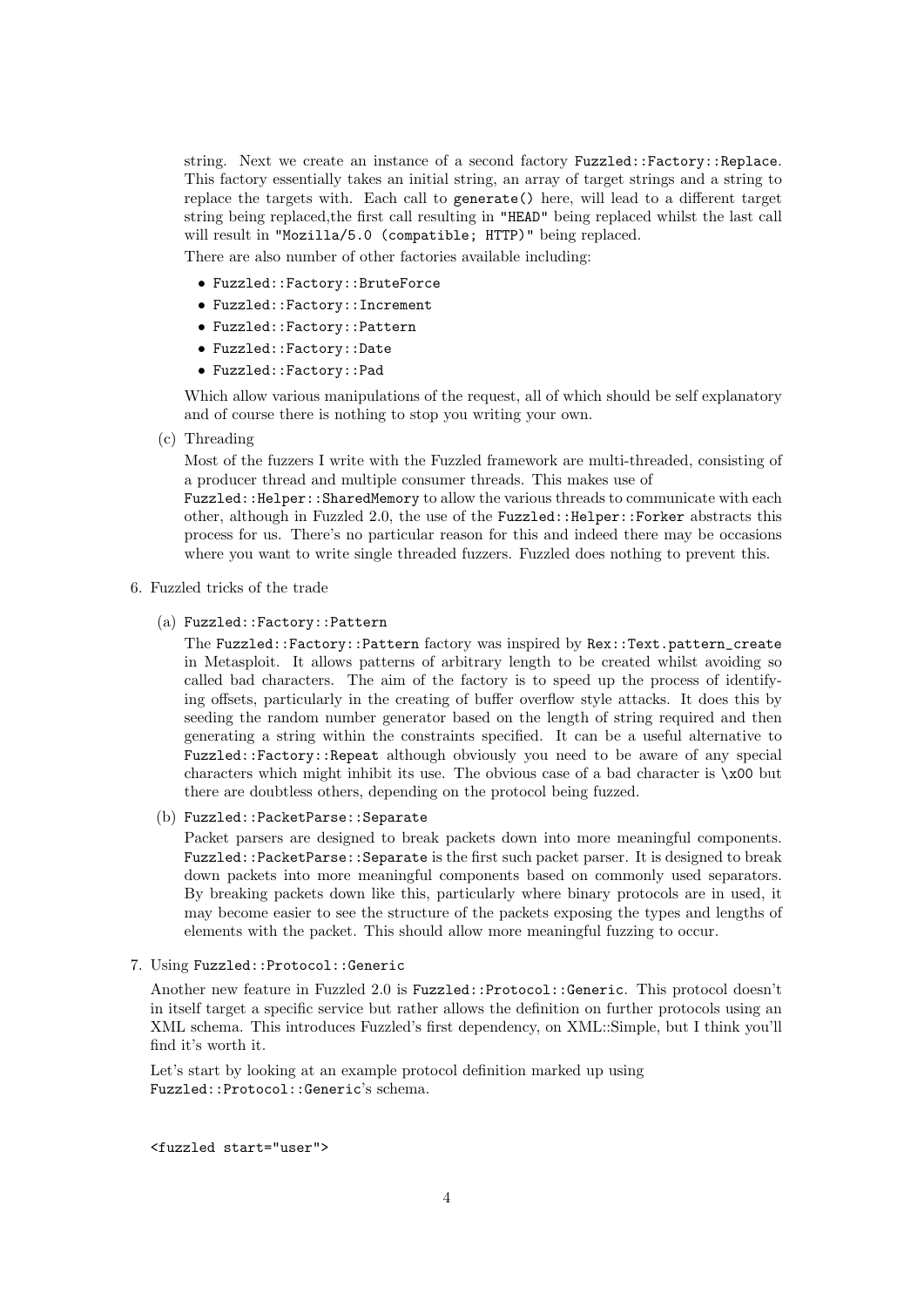```
<send name="user">
                <request marker="{FUZZ}" default="anonymous" prefix="" postfix="">
                        <startstring>USER {FUZZ}\r\n</startstring>
                </request>
                <check type="buffer"/>
                <success goto="password">
                        <pattern>^(331)(.*)</pattern>
                </success>
        </send>
        <send name="password">
                <request marker="{FUZZ}" default="test@example.com" prefix=""
                postfix="">
                        <startstring>PASS {FUZZ}\r\n</startstring>
                </request>
                <check type="buffer"/>
                <success>
                        <pattern>^(530)(.*)</pattern>
                </success>
        </send>
</fuzzled>
```
Line 1 opens the definition and specifies which send requests should be considered starting points for Fuzzled. In this case, there is just one, user, but other protocol definitions may list further starting points, separated by commas. Fuzzled will use each starting point in turn as a basis for a simple state machine. Looking at the user send request, you will see that it defines a request, a check and a success. Lets look at them in turn. Line 3 starts a request. We give a default value, a marker which indicates where our malicious data should be placed, as well as prefixes and postfixes for the malicious data. Line 4 defines the request to be sent. Nothing will be read by the protocol until a full manipulated request has been sent. Line 6 specifies the kind of check we wish to carry out. For now only buffer is supported but this will likely change in future releases. For the record this causes the protocol to replace the marker with each of "A"x4096, "" and the default. Finally, lines 7 and 8 handle success cases. The use of goto indicates that in the event that pattern is matched in response to the request that a second send request named password should then be sent, without tearing down the connection. When a goto is triggered, the protocol will move straight to the next sendrequest. It will only return if a success case fails or if all further child send requests are completed.

As a comparison, let's look at another defintion:

```
<fuzzled start="get, hostname">
        <send name="get">
                <request marker="{FUZZ}" default="" prefix="/" postfix="">
                        <startstring>GET {FUZZ} HTTP/1.0\r\nConnection:
                        Keep-Alive\r\n\r\n</startstring>
                </request>
                <check type="buffer"/>
                <success goto="hostname">
                        <pattern> (HTTP/1.1) ([\d]{3})(.*)</pattern>
                </success>
        </send>
        <send name="hostname">
                <request marker="{FUZZ}" default="{HOSTNAME}:{PORTNUMBER}"
```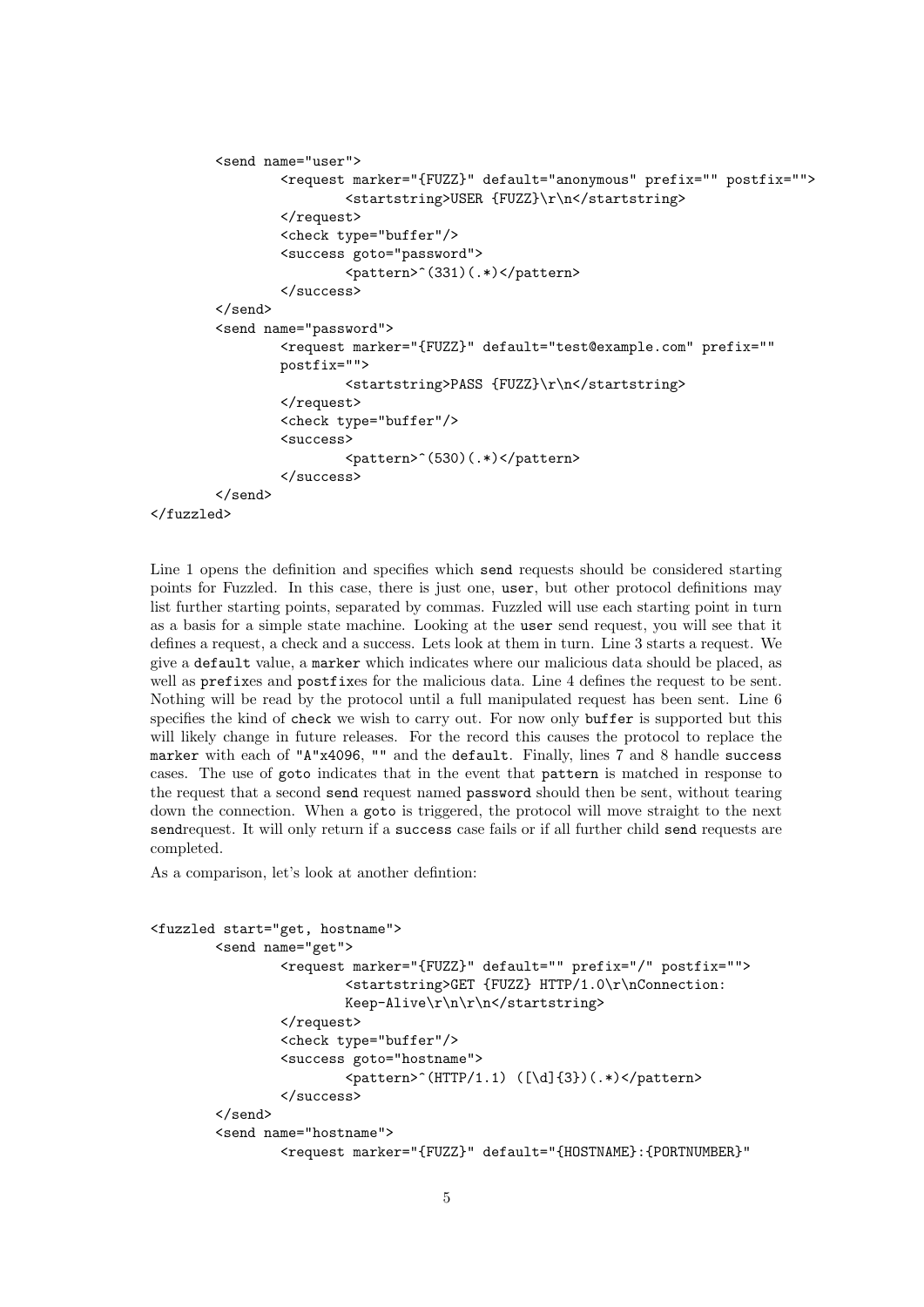```
prefix="" postfix="">
                <startstring>GET / HTTP/1.1\r\nHostname: {FUZZ}\r\n
                Connection: Keep-Alive\r\n\r\n</startstring>
        \langlerequest>
        <check type="buffer"/>
        <success>
                <pattern> (HTTP/1.1) ([\d]{3})(.*)</pattern>
        </success>
</send>
```

```
</fuzzled>
```
Note the difference on line 1. This protocol definition has two send request that should be considered starting points for fuzzing. The protocol will send get, get and hostname and hostname send requests depending on the response it recieves from each check:

Start of get send requests:

GET / HTTP/1.0 Connection: Keep-Alive GET / HTTP/1.1 Hostname: 127.0.0.1:80 Connection: Keep-Alive GET / HTTP/1.1 Hostname: Connection: Keep-Alive GET / HTTP/1.1 Hostname: AAAAAAAAAA Connection: Keep-Alive GET / HTTP/1.0 Connection: Keep-Alive GET / HTTP/1.1 Hostname: 127.0.0.1:80 Connection: Keep-Alive GET / HTTP/1.1 Hostname: Connection: Keep-Alive GET / HTTP/1.1 Hostname: AAAAAAAAAA Connection: Keep-Alive GET /AAAAAAAAAA HTTP/1.0 Connection: Keep-Alive GET / HTTP/1.1 Hostname: 127.0.0.1:80 Connection: Keep-Alive GET / HTTP/1.1 Hostname: Connection: Keep-Alive GET / HTTP/1.1 Hostname: AAAAAAAAAA Connection: Keep-Alive

Start of hostname send requests: